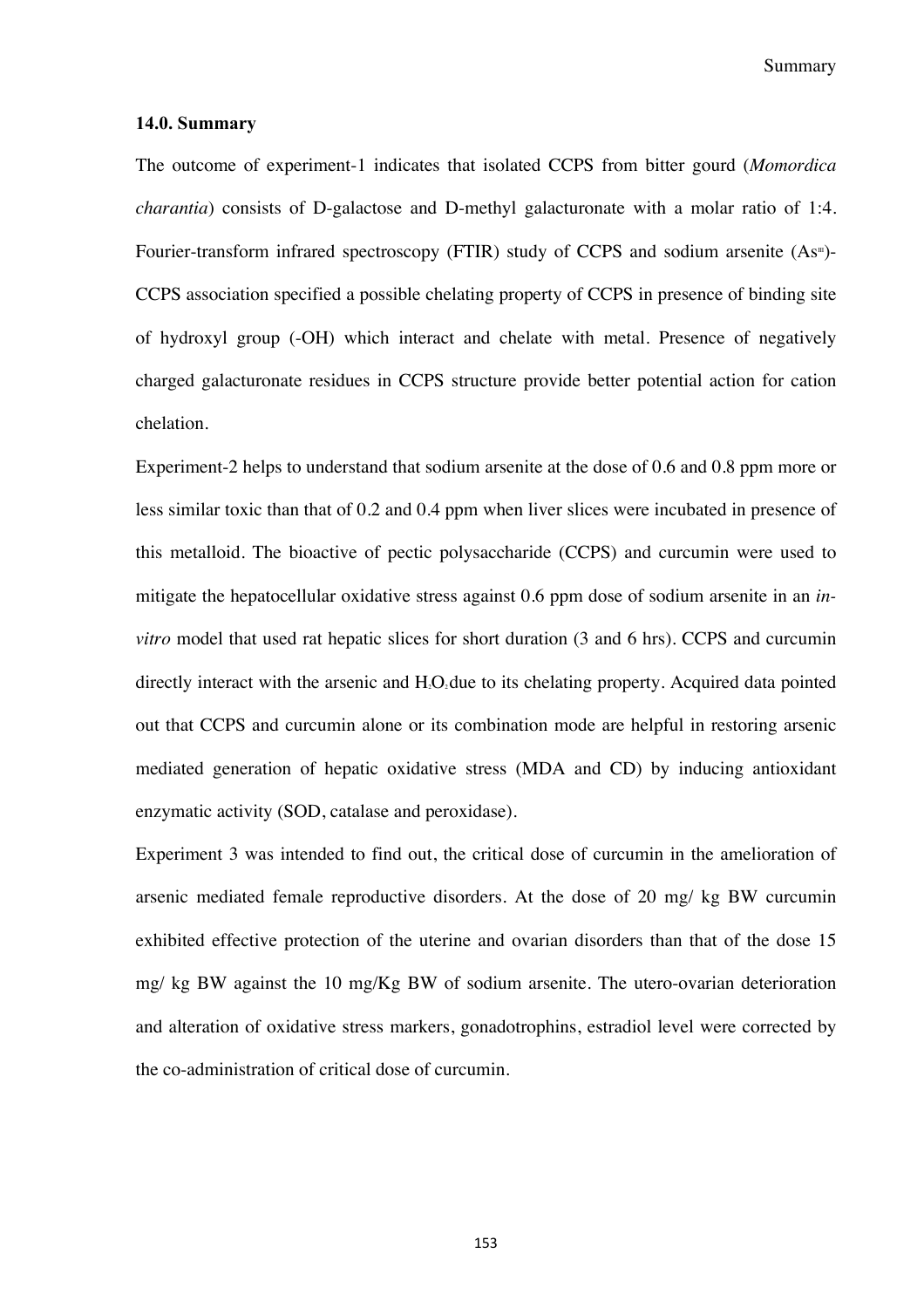Experiment 4 confirmed the critical dose of CCPS that need to neutralize the arsenic induced malfunction. The doses of 2.0 mg and 2.5 mg CCPS reflected better protection than that of the dose of 1.5 mg /Kg BW when 10 mg/Kg BW of sodium arsenite dose were given to the rats. The co-treatment of CCPS following arsenication re-established the baseline functioning of the antioxidant enzyme systems followed by diminishing the lipid peroxidation products and finally, improved ovarian steroidogenesis and estradiol levels.

Experiment-5 elucidates that curcumin and CCPS exerts its protective effects against the arsenic mediated ailments of female reproductive organ. Treatments with curcumin and CCPS attenuated the uterine oxidative stress and thereby improved antioxidant defense. The combination of curcumin and CCPS on arsenicated rats counteracted a remarkable and supportive effect on the elevated necrosis biomarkers. Different inflammatory markers were suppressed in arsenicated rats by these flavonoid and polysaccharide. Moreover, the level of serum gonadotrophins, Hcy, and estradiol were restored by the addition of curcumin and CCPS. Curcumin and CCPS structure have chelating properties that could help in trapping of arsenic. Arsenic detoxification process may be executed by the potential involve of SAM pool in the removal of arsenic that ultimately increases by the bio-availability and maintenance of the circulating level of  $B_{12}$ , folate and Hcy.

From experiment-6 it has been explored that CCPS has curative effects on arsenic induced female repro-toxicity. CCPS treatment reinstated oxidative induced liver and kidney injury via the modification of antioxidant redox signaling pathway in arsenic fed rats. CCPS significantly mitigated arsenic induced uterine and ovarian lipid peroxidation, and reactive oxygen species (ROS) generation by the restoration of superoxide dismutase (SOD), catalase and glutathione peroxidase (GPx) activities and expression. CCPS post-treatment improved ovarian steroidogenesis along with a restoration of normal tissue histoarchitecture in arsenic fed rats by regulating the estradiol receptor alpha-1. Additionally, inhibition of NF-kB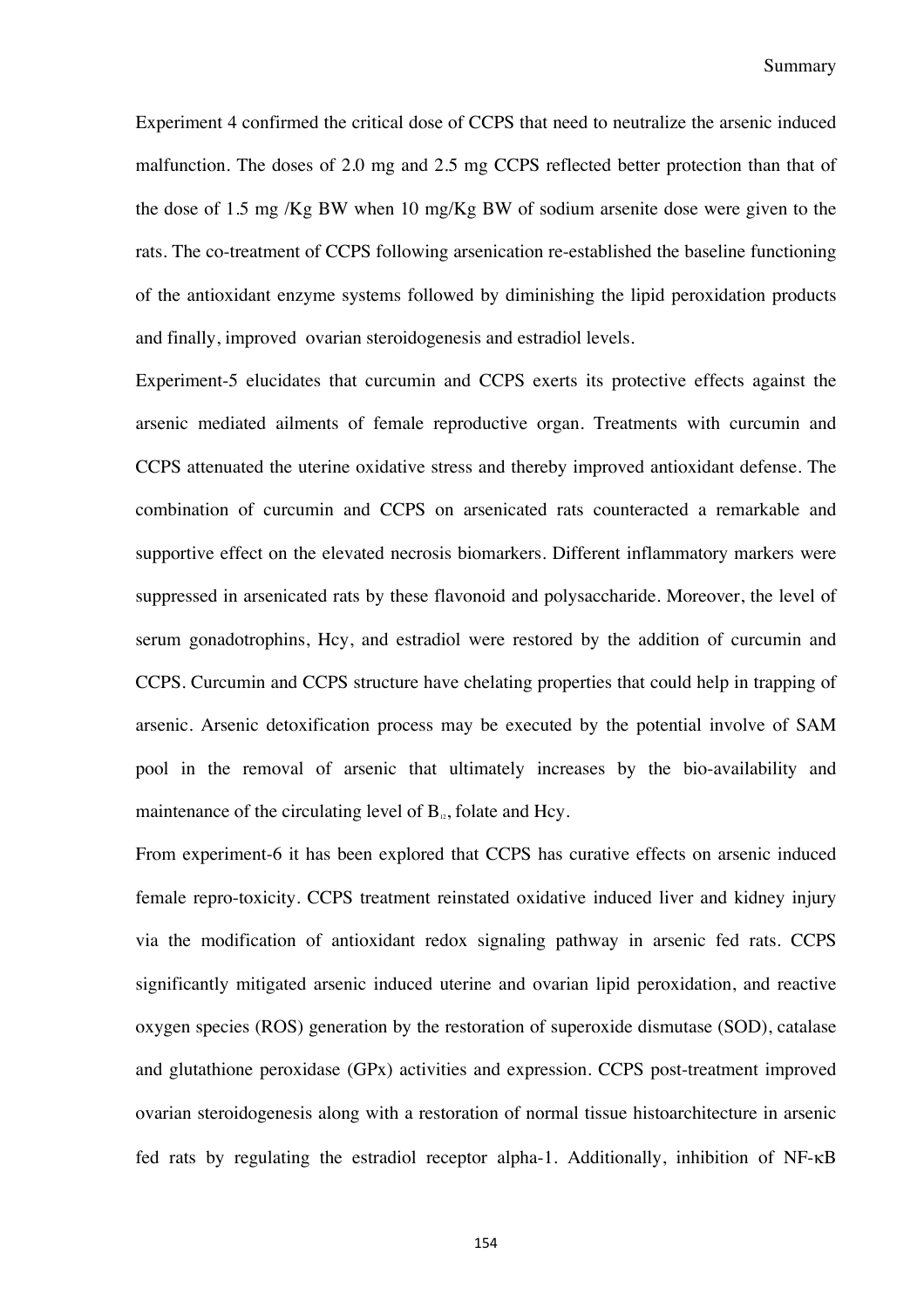pathway in arsenic fed rats was observed due to CCPS that finally results in the downregulation of the inflammatory and pro-inflammatory cytokines. Up-regulation of uterine pro-apoptotic/ apoptotic proteins poly ADP ribose polymerase (PARP), caspase-3, phospho p53, proliferating cell nuclear antigen (PCNA), and Bax followed by downregulation of Bcl-2 and protein Kinase B (AKT) signaling pathway along with uterine tissue regeneration were prominent in exposed rats. Dietary CCPS, maintained normal weight of the pregnant rats and was helpful in successful delivery of pups without any death and contributes in improving the rate of female fertility. CCPS has galacturonate acid residue hydroxyl group and these groups are useful in chelating arsenic by the modulation of  $B<sub>12</sub>$  and Hcy in SAM pool.

From experiment 7 it has been explored that encapsulated curcumin chitosan nanoparticles (ECNPs) could be used as potential as a drug delivery system. The encapsulated curcumin in nanoparticles introduced a new way to improve the drug targeting for the treatment of reproductive disorders in arsenic-challenged rats. Present study however, focuses a high potential activity of curcumin-loaded chitosan nanoparticles. It may be speculated that due to its nano-size (8-40 nm) with high stability protects the arsenic induced female repro-toxicity by curative mode.

Experiment-8 it has been explored that encapsulated curcumin in chitosan nanoparticles (ECNPs) has curative effects on arsenic induced female repro-toxicity. Two critical dose 1.0 mg and 1.5 mg ECNPs per Kg BW is more significantly effective than that of 0.5 mg ECNPs dose when 10 mg/Kg BW of sodium arsenite dose were given to the rats. Our results confirmed that arsenic could possibly interact with hydroxyl group of ECNPs structure results in the formation of aggregation ECNPs. Addition of ECNPs in arsenicated rats inhibited ROS production and was counteracted by these nano-chelating agent reversed the action of uterine oxidative stress markers, improved antioxidant status and ovarian steroidogenesis expression.

155